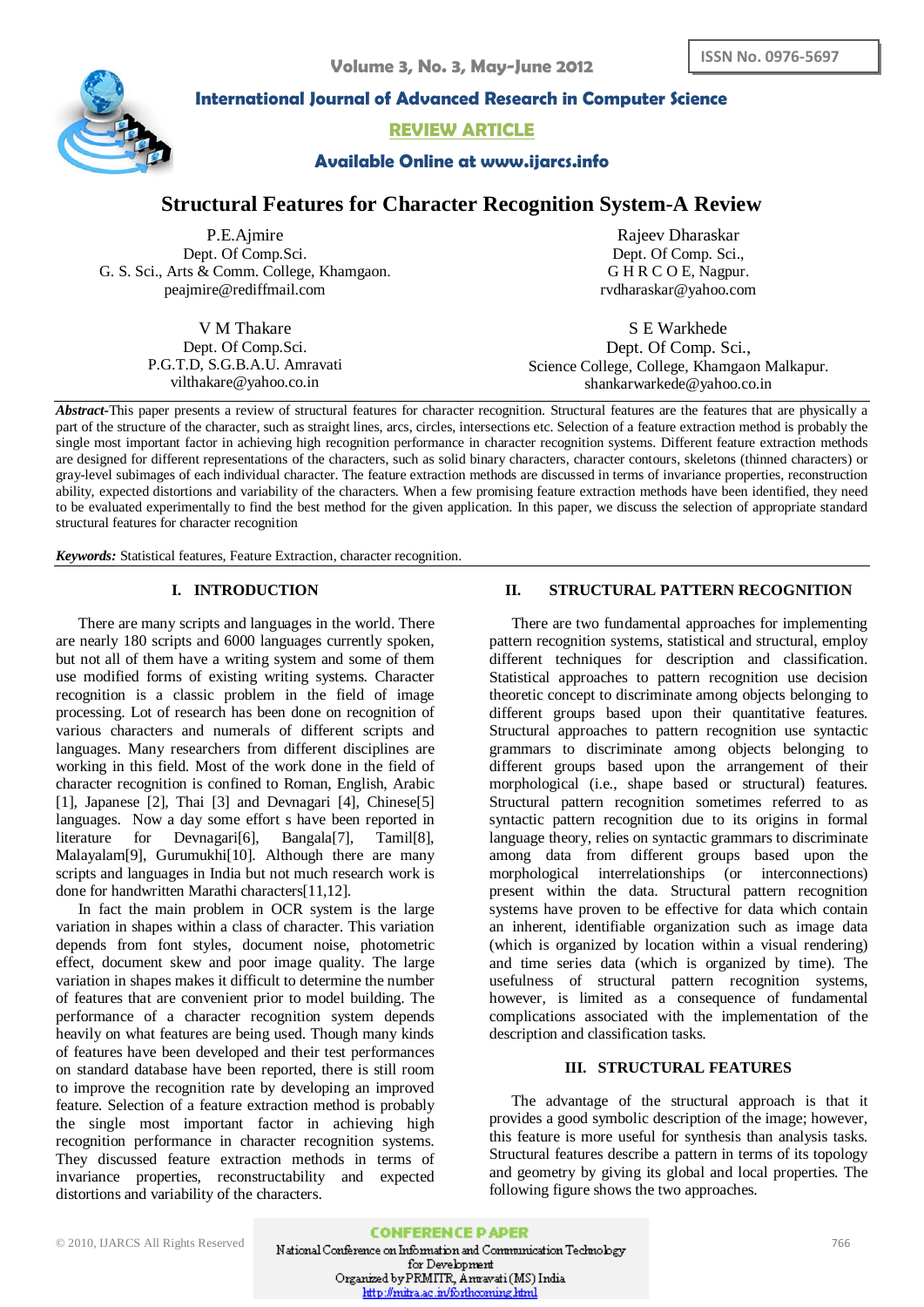#### **Statistical**



Figure 1. The statistical and structural approaches to pattern recognition applied to a common identification problem.

Some of the main structural features include features like number and intersections between the character and straight lines, holes and concave arcs, number and position of end points and junctions [13]. Ahmad T. Al-Taani and Saeed Al-Haj[14] proposed method can easily be applied to any application that requires Arabic handwritten character recognition, regardless of its computing power. A variety of simple shapes (e.g. circles, triangles, squares, super ellipses and so on) are optimally fitted to each region within a segmented photograph. The system automatically chooses the shape that best represents the region; the choice is made via a supervised classifier so the "best shape" depends on the subjectivity of a user.[15]. Due to the large variety of the available feature extraction methods, many researchers have turned towards the use of several feature extractors with more complex structures of classification, such as multistage classification schemes or ''parallel'' combination of multiple classifiers.[16]. Some researchers also used compound feature extraction approach such as extracting various supportive features like affine invariant moments, image thinning, structuring the image in box format based on structural analysis for recognition of offline handwritten Marathi vowels.

A new online structural pattern recognition approach has been proposed[17] to recognize the handwritten digits; the primitives are determined by identifying the changes in the slope's signs around the zero and the infinity values (break points). This technique is independent of the type of drawing (upward or downward). Verma[18] proposed a method for cursive handwriting recognition. He used a contour code feature and a rule-based segmentation in the recognition process

#### **IV. CLASSIFICATION TECHNIQUES**

The classifier for a structural pattern recognition system is composed of a set of syntactic grammars, one for each group among which discrimination is being performed, and a parser. The identification generated by the classifier is the group whose associated syntactic grammar successfully parses the primitives extracted from the data. An adjudication scheme is necessary to resolve the situation where there is more than one successful parse. The main difficulty in developing the classifier for a structural pattern recognition system lies in constructing the syntactic grammars. Since the grammars embody the precise criteria which differentiate among the groups, they are by their very nature domain and application specific. Complicating matters is the lack of a general solution for extracting structural features from data, causing the primitives used within the grammars to vary among domains, identification problems, and pattern recognition systems. Grammar inference techniques can be used to construct automatically a grammar from examples, but these methods can fail in the most general cases such as when the grammar for a group is context free. A fuzzy membership function is used to estimate the likelihood of the primitives and a tree-like classifier based on extracted feature points, primitives and fuzzy membership is applied for classification of numerals.

### **V. CONCLUDING REMARKS**

A structural approach to pattern recognition necessarily requires generating a morphological description of the data under analysis and then performing classification based on that description. A general approach to producing such a morphological description of image data is one that finds an optimal piecewise approximation by fitting a sequence of structures selected from a library of domain independent structure types. The task of techniques generating a morphological description of a data set, therefore, becomes one of identifying a sequence of structures that approximate the data such that the difference between the approximation and the data is minimized.

The paper has concentrated on an appreciation of principles and methods. We have not attempt to compare the effectiveness of algorithms, or to discuss the crucial topic of evaluation. In reality, it would be very difficult to assess techniques separated from the systems for which they were developed. We believe that the hybrid approach may give the better recognition of character or numeral. The standard database and advance techniques will be carried out to shed light on this issue.

#### **VI. REFERENCES**

- [1] I.A. Jannoud "Automatic Arabic Hand Written Text Recognition System" American Journal of Applied Sciences 4 (11): 857-864, 2007.
- [2] Tour Wakahara, Y. Kimura & Mutsuo " Handwritten Japanese Character Recognition Using Adaptive Normalization by Global Affine Transformation." Proc. 6th ICDAR Vol., Issue , 2001.
- [3] J. L .Mitrpanont, U. Limkonglap "Using Countour Analysis to improve Feature Extraction in Thai Handwritten Character Recognition Systems" Proc. 7th IEEE ICCIT , 2007.
- [4] U. Pal, N.Sharma, T.Wakabayashi and F. Kimura. "Offline Handwritten character recognition of Devnagari Script" 9th ICDAR, 2007.
- [5] Bing Feng, Xiaoqing Ding, Ypushou Wu "Chinese Handwriting Recognition using Hidden Markov Models" p no 1051-4651/02 IEEE 2002.
- [6] H. Swethalakshmi1, Anitha Jayaraman1, V. Srinivasa Chakravarthy2, C. Chandra Sekhar "Online Handwritten Character Recognition of Devanagari and Telugu Characters using Support Vector Machines" Indian Institute of Technology Madras, Chennai - 600 036, India.
- [7] T. K. Bhowmik, A Roy & U Roy "Character Segmentation for Handwritten Bangala Words using Artificial Neural Network" Proc.1st IAPR TC3 NNLDAR, 2005.